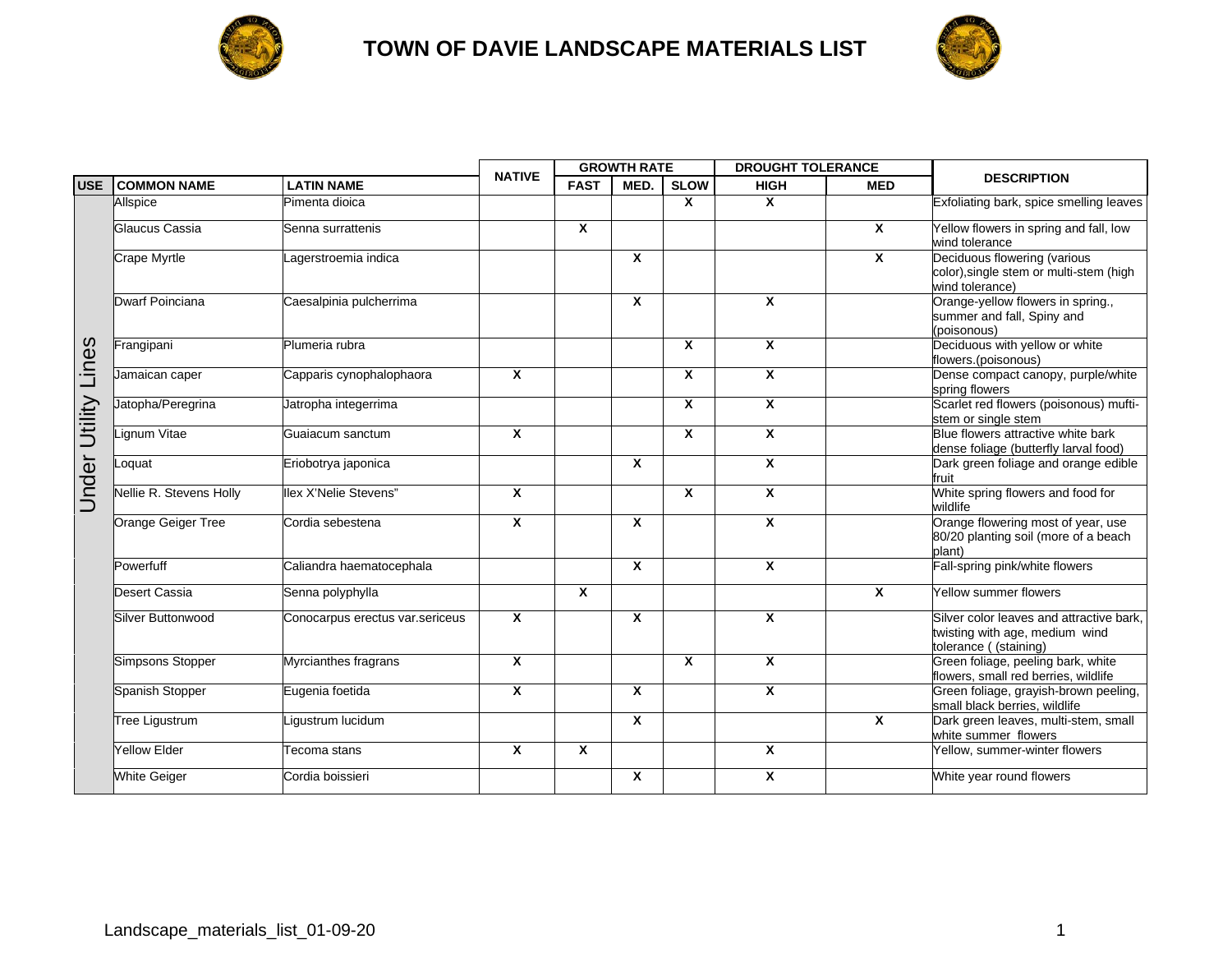



|            |                         |                                 |               | <b>GROWTH RATE</b> |      |                           | <b>DROUGHT TOLERANCE</b> |            |                                                                                                    |
|------------|-------------------------|---------------------------------|---------------|--------------------|------|---------------------------|--------------------------|------------|----------------------------------------------------------------------------------------------------|
| <b>USE</b> | <b>COMMON NAME</b>      | <b>LATIN NAME</b>               | <b>NATIVE</b> | <b>FAST</b>        | MED. | <b>SLOW</b>               | <b>HIGH</b>              | <b>MED</b> | <b>DESCRIPTION</b>                                                                                 |
|            | Allspice                | Pimenta dioica                  |               |                    |      | X                         | X                        |            | Exfoliating bark, spice smelling leaves                                                            |
|            | Crape Myrtle            | Lagerstroemia indica            |               |                    | X    |                           | X                        |            | Deciduous flowering (various color)<br>single stem or multi-stem                                   |
|            | Dwarf Poinciana         | Caesalpinia pulcherrima         |               |                    |      | $\boldsymbol{\mathsf{x}}$ | X                        |            | Orange-yellow flowers in spring.,<br>summer and fall, spiny and (poisonous)                        |
|            | Fiddlewood              | Citharexylum spinosum           | X             |                    |      | $\boldsymbol{\mathsf{x}}$ | X                        |            | White fragrant flowers all year, wildlife                                                          |
|            | Jamaican caper          | Capparis cynophalophaora        | X             |                    |      | $\boldsymbol{x}$          | X                        |            | Purple white spring flowers                                                                        |
|            | Lignum Vitae            | Guaiacum sanctum                | X             |                    |      | $\boldsymbol{x}$          | X                        |            | Blue flowers attractive white bark dense<br>foliage (butterfly larval food                         |
|            | Nellie R. Stevens Holly | lex X 'Nellie Stevens"          | X             |                    |      | $\boldsymbol{x}$          | X                        |            | White spring flowers and food for wildlife                                                         |
| Trees      | Orange Geiger Tree      | Cordia sebestena                | X             |                    |      | $\boldsymbol{\mathsf{x}}$ | X                        |            | Orange flowers most of year, use 80/20<br>planting soil (more of a beach plant)                    |
|            | Desert Cassia           | Senna polyphylla                |               | X                  |      |                           |                          | X          | Yellow summer flowers                                                                              |
| Small      | Silver Buttonwood       | Conocarpus erectus var.sericeus | X             |                    | X    |                           | X                        |            | Silver color leaves and attractive bark.<br>twisting with age, medium wind<br>tolerance ((staining |
|            | Simpsons Stopper        | Myrcianthes fragrans            | X             |                    |      | $\boldsymbol{\mathsf{x}}$ | X                        |            | Green foliage, peeling bark, white<br>flowers, small red berries, wildlife                         |
|            | Spanish Stopper         | Eugenia foetida                 | X             |                    | X    |                           | X                        |            | Green foliage, grayish-brown peeling,<br>small black berries, wildlife                             |
|            | <b>Tree Ligustrum</b>   | igustrum lucidum                |               |                    | X    |                           |                          | X          | Dark green leaves, multi-stem, small<br>white summer flowers                                       |
|            | <b>Yellow Elder</b>     | ecoma stans                     | X             | X                  |      |                           | X                        |            | Yellow, summer-winter flowers                                                                      |
|            | <b>White Geiger</b>     | Cordia boissieri                |               |                    | X    |                           | X                        |            | White year round flowers                                                                           |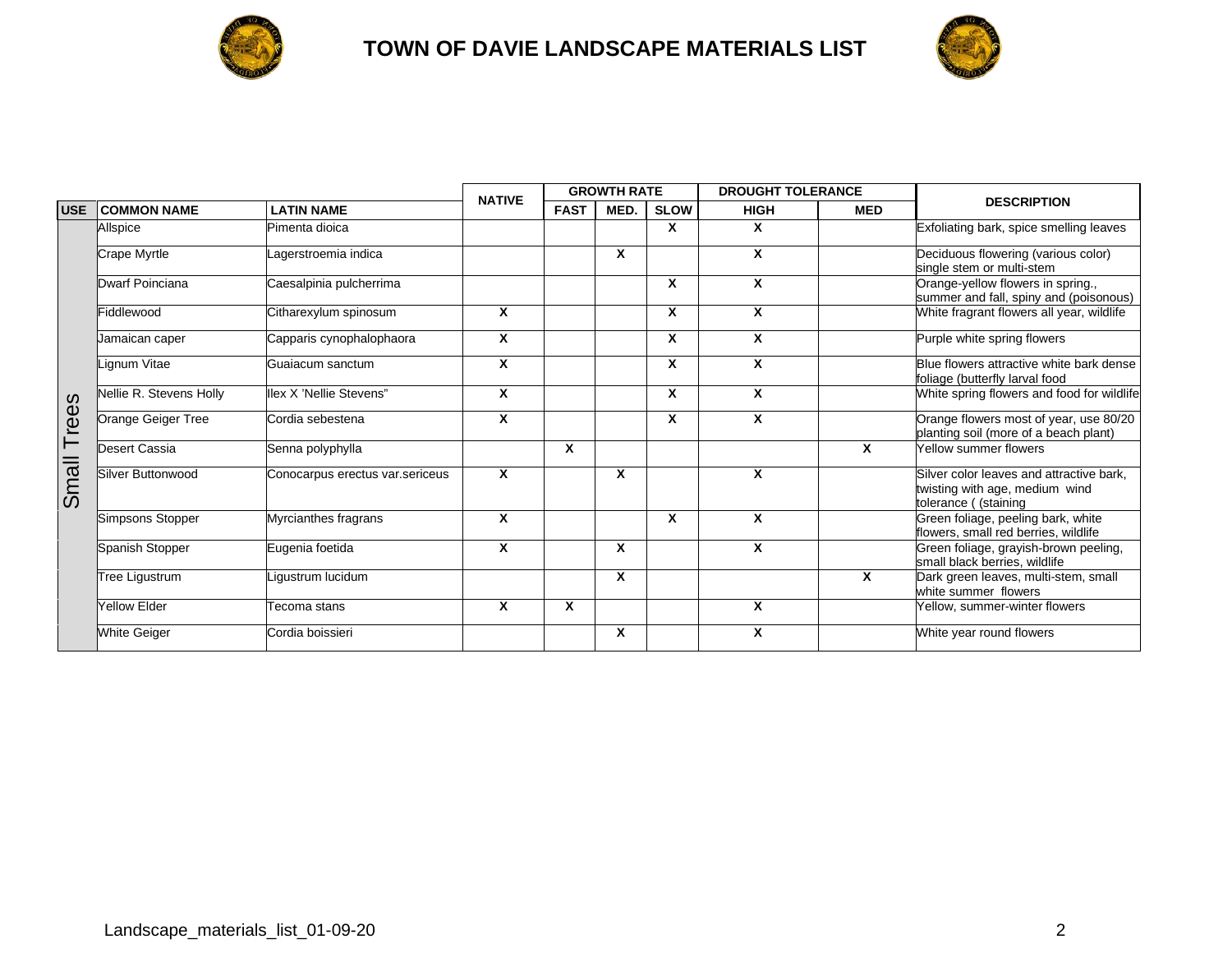



|              |                          |                          | <b>NATIVE</b> | <b>GROWTH RATE</b> |                  |              | <b>DROUGHT TOLERANCE</b>  |                           |                                                                                                           |
|--------------|--------------------------|--------------------------|---------------|--------------------|------------------|--------------|---------------------------|---------------------------|-----------------------------------------------------------------------------------------------------------|
| <b>USE</b>   | <b>ICOMMON NAME</b>      | <b>LATIN NAME</b>        |               | <b>FAST</b>        | MED.             | <b>SLOW</b>  | <b>HIGH</b>               | <b>MED</b>                | <b>DESCRIPTION</b>                                                                                        |
|              | Apple Blossom Shower     | Cassia javanica          |               | $\mathsf{x}$       |                  |              |                           | $\boldsymbol{\mathsf{x}}$ | Deciduous, spring-summer showy pink-<br>red flowers                                                       |
|              | Bridalveil               | Caesalpinia granadillo   |               |                    | X                |              | $\boldsymbol{x}$          |                           | Yellow flowers in summer and fall                                                                         |
|              | Blolly                   | Guapira discolor         | $\pmb{\chi}$  |                    | $\boldsymbol{x}$ |              | $\boldsymbol{x}$          |                           | Open spreading crown, red fruit, two<br>color leafs                                                       |
|              | <b>Black Ironwood</b>    | Krugiodendron ferreum    | X             |                    |                  | $\mathbf{x}$ | $\overline{\mathbf{x}}$   |                           | Medium-size, dark green leaves,<br>furrowed light grey bark. (High wind<br>tolerant)                      |
|              | Bulnesia                 | Bulnesia arborea         |               |                    | $\boldsymbol{x}$ |              | $\boldsymbol{\mathsf{x}}$ |                           | Yellow-orange flowers spring, summer<br>and fall                                                          |
|              | <b>Crape Myrtle</b>      | agerstroemia indica      |               |                    | X                |              | $\boldsymbol{\mathsf{X}}$ |                           | Deciduous, various flower colors, single<br>stem or multi-stem                                            |
|              | Dahoon Holly             | lex cassine              | X             |                    | X                |              | $\boldsymbol{\mathsf{x}}$ |                           | Dark green leaves, small red berries,<br>wildlife wind tolerant (needs organic soil)                      |
|              | East Palatka Holly       | lex attenuata            | X             |                    | X                |              | $\mathsf{x}$              |                           | Dark green leaves, small red berries,<br>upright growth, wildlife, wind tolerant<br>(needs organic soil)  |
| <b>Trees</b> | False/Cuban Tamarind     | Lysiloma sabicu          |               |                    | X                |              |                           | $\mathbf{x}$              | Weeping canopy, new red growth,<br>exfoliating bark.                                                      |
|              | Golden Rain Tree         | Koelreteria elegans      |               |                    | X                |              |                           | $\boldsymbol{\mathsf{x}}$ | Deciduous, yellow spring flowers, fruit<br>balloon like pink to dark red                                  |
| Medium       | Hong Kong Orchid         | Bauhinia blakeana        |               | X                  |                  |              | $\boldsymbol{x}$          |                           | Deciduous, orchid spring to fall rose<br>purple flowers                                                   |
|              | Japanese Blueberry       | Elaeocarpus decipiens    |               |                    | X                |              | $\boldsymbol{x}$          |                           | Upright, dark green dense canopy                                                                          |
|              | Japanese Fern            | Filicium decipiens       |               |                    | X                |              | $\pmb{\chi}$              |                           | Rounded dense canopy, fern leaf leaves                                                                    |
|              | <b>Mast Tree</b>         | Polyalthia longifolia    |               |                    |                  | $\mathsf{x}$ |                           | $\boldsymbol{\mathsf{x}}$ | Narrow upright, leaves pointed down, for<br>very narrow areas, very little canopy                         |
|              | Pigeon Plum              | Coccoloba diversifolia   | $\mathbf{x}$  | $\mathbf{x}$       |                  |              | $\mathsf{x}$              |                           | Compact canopy, pealing bark, fruit,<br>80/20 mix (beach area)                                            |
|              | <b>Pink Trumpet Tree</b> | Tabebuia heterophylla    |               |                    | X                |              | X                         |                           | Deciduous, spring-summer pink/white<br>flowers (low wind tolerance)                                       |
|              | Purple Trumpet Tree      | Tabebuia impetiginosa    |               |                    | X                |              | $\overline{\mathbf{x}}$   |                           | Deciduous, spring pinkish/purple flowers<br>(low wind tolerance)                                          |
|              | Queen Crape Myrtle       | agerstroemia speciosa    |               |                    | X                |              | $\pmb{\chi}$              |                           | Deciduous, foliage turns red before cold,<br>Pink/lavender flowers medium ind<br>tolerant                 |
|              | Satin Leaf               | Chrysophyllum oliviforme | X             |                    |                  | X            | $\overline{\mathbf{x}}$   |                           | Showy dark green above and satin below<br>leaves, purple fruit                                            |
|              | Silver Trumpet           | Tabebuia caraiba         |               |                    | $\boldsymbol{x}$ |              | X                         |                           | Deciduous corky white bark, often<br>leaning charter, spring butter yellow<br>flowers (low wind tolerant) |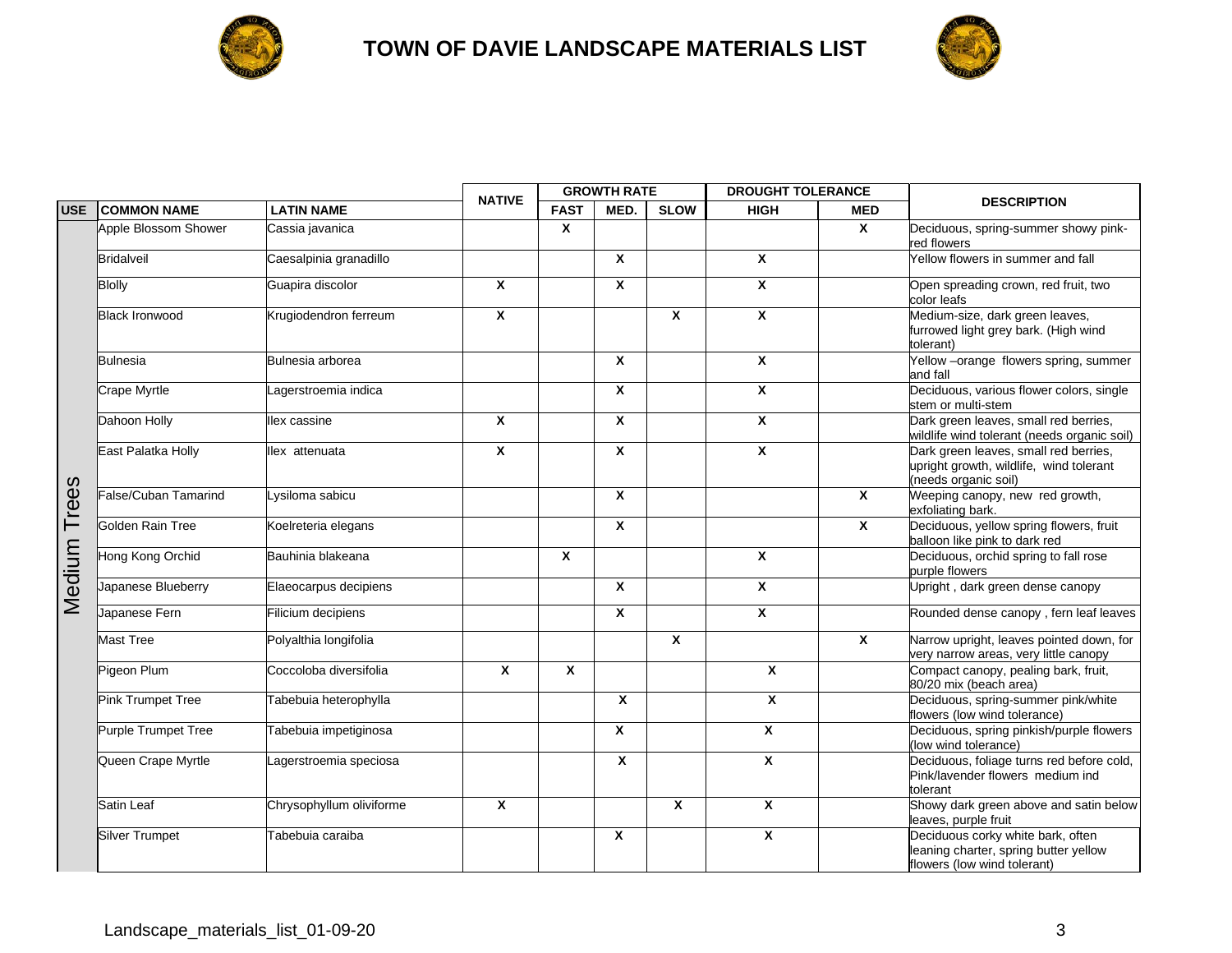



|              |                          |                         | <b>NATIVE</b>             | <b>GROWTH RATE</b> |                           |             | <b>DROUGHT TOLERANCE</b>  |                           | <b>DESCRIPTION</b>                                                                                                    |
|--------------|--------------------------|-------------------------|---------------------------|--------------------|---------------------------|-------------|---------------------------|---------------------------|-----------------------------------------------------------------------------------------------------------------------|
| <b>USE</b>   | <b>COMMON NAME</b>       | <b>LATIN NAME</b>       |                           | <b>FAST</b>        | MED.                      | <b>SLOW</b> | <b>HIGH</b>               | <b>MED</b>                |                                                                                                                       |
|              | <b>Bald Cypress</b>      | Taxodium distichum      | $\boldsymbol{x}$          |                    | $\mathbf{x}$              |             | X                         |                           | Deciduous, likes wet feet, more upright, knees and<br>high wind tolerant                                              |
|              | Brazilian Beauty leaf    | Calophyllum brasiliense |                           | $\mathbf{x}$       |                           |             | $\mathbf{x}$              |                           | Shinny leathery oval leaf, more upright dense growth<br>medium to high wind tolerance                                 |
|              | Floss-Silk Tree          | Chorsia speciosa        |                           | X                  |                           |             | $\mathsf{x}$              |                           | Deciduous, showy green trunk, showy pink flowers                                                                      |
|              | <b>Golden Shower</b>     | Cassia fistula          |                           | X                  |                           |             | X                         |                           | Yellow flowers in summer (poisonous) butterfly<br>attractor (medium -low wind tolerance)                              |
|              | Green Buttonwood         | Conocarpus erectus      |                           | X                  | $\mathbf{x}$              |             | $\mathsf{x}$              |                           | Upright growth, bark twisting with age, fruit drop,<br>staining (low wind tolerance)                                  |
|              | Gumbo Limbo              | Bursera simaruba        | $\mathbf{x}$              | X                  |                           |             | $\mathbf{x}$              |                           | Deciduous, attractive copper-green pealing bark,<br>high wind tolerance.                                              |
|              | Hong Kong Orchid         | Bauhinia blakeana       |                           | X                  |                           |             |                           | $\mathsf{x}$              | Deciduous showy pink flowers (low wind tolerance.                                                                     |
|              | Indian Tamarind          | <b>Tamarind indica</b>  |                           |                    | $\boldsymbol{\mathsf{x}}$ |             | $\boldsymbol{\mathsf{x}}$ |                           | Deciduous, fine foliage, attractive furred bark, edible<br>fruit and high wind tolerant                               |
|              | Live Oak                 | Quercus virginiana      | $\mathsf{x}$              |                    | $\mathbf{x}$              |             | $\mathsf{x}$              |                           | Acorns, needs space large canopy, high wind<br>tolerant and wildlife                                                  |
|              | Paradise Tree            | Simarouba glauca        | $\mathsf{x}$              |                    | $\mathbf{x}$              |             | $\mathsf{x}$              |                           | Upright early rounded with age, dense foliage, new<br>leaves are red, seed and fruit drop                             |
| <b>Trees</b> | Pitch Apple              | Clusia rosea            | $\boldsymbol{\mathsf{x}}$ |                    |                           | X           | $\mathbf{x}$              |                           | Dense thick leathery leaves showy pink flowers in<br>spring, can get aerial roots, also, called the<br>autograph tree |
| arge         | <b>Red Bay</b>           | Persea borbonia         | $\pmb{\chi}$              |                    | $\boldsymbol{x}$          |             |                           | $\mathsf{x}$              | Looks like oak, leaves small like bay with while<br>underside, bark more reddish.                                     |
|              | <b>Red Ceder</b>         | Juniperus virginiana    | $\boldsymbol{\mathsf{x}}$ | X                  |                           |             | $\boldsymbol{\mathsf{x}}$ |                           | Upright growth, fine leaves, will spread with age                                                                     |
|              | Red Maple                | Acer rubrum             | $\mathsf{x}$              | X                  |                           |             |                           | $\mathsf{x}$              | Deciduous, Fall red leaves, wet feet and low wind<br>tolerant                                                         |
|              | Royal Poinciana          | Delonix regia           |                           | $\mathbf{x}$       |                           |             | $\overline{\mathbf{x}}$   |                           | Deciduous summer orange/red flowers, needs room,<br>low wind tolerance and aggressive roots.                          |
|              | Rusty Fig                | Ficus rubiginosa        |                           |                    |                           | X           |                           | $\pmb{\chi}$              | Large compact canopy, top leaf smooth green and<br>underside brown and hairy, needs room roots                        |
|              | Seagrape                 | Coccoloba uviferia      | $\boldsymbol{x}$          |                    | $\mathbf{x}$              |             | X                         |                           | Large leathery round leaves, pealing brown bark,<br>edible fruit leaf drop                                            |
|              | South Florida Slash Pine | Pinus elliottii densa   | $\boldsymbol{x}$          | X                  |                           |             | $\overline{\mathbf{x}}$   |                           | Tall, pine needles, pine cones, needs 80/20 mix,<br>non-compacted soils. High wind tolerance                          |
|              | Short Leaf Fig           | Ficus citrifolia        | $\mathsf{x}$              | $\mathbf{x}$       |                           |             | X                         |                           | Fruit, lacks aerial roots, needs room, aggressive<br>roots.                                                           |
|              | Magnolia "DD Blanchard"  | Magnolia grandiflora    | $\mathsf{x}$              |                    | $\mathbf{x}$              |             |                           | $\boldsymbol{\mathsf{x}}$ | White spring flowers, no wet feet, pyramid growth<br>high wind tolerant                                               |
|              | West Indian Mahogany     | Swietenia mahogani      | $\boldsymbol{\mathsf{x}}$ | X                  |                           |             | $\mathbf{x}$              |                           | Deciduous, fruit drop and low wind tolerant and web<br>worms                                                          |
|              | <b>Wild Tamarind</b>     | Lysiloma latisiliqua    | $\mathsf{x}$              | $\mathbf{x}$       |                           |             | $\overline{\mathbf{x}}$   |                           | Weeping canopy, seed pods, low wind tolerant                                                                          |
|              | <b>Yellow Poinciana</b>  | Peltophorum dubium      |                           | X                  |                           |             |                           | $\mathbf x$               | Yellow flowers low-medium wind tolerant                                                                               |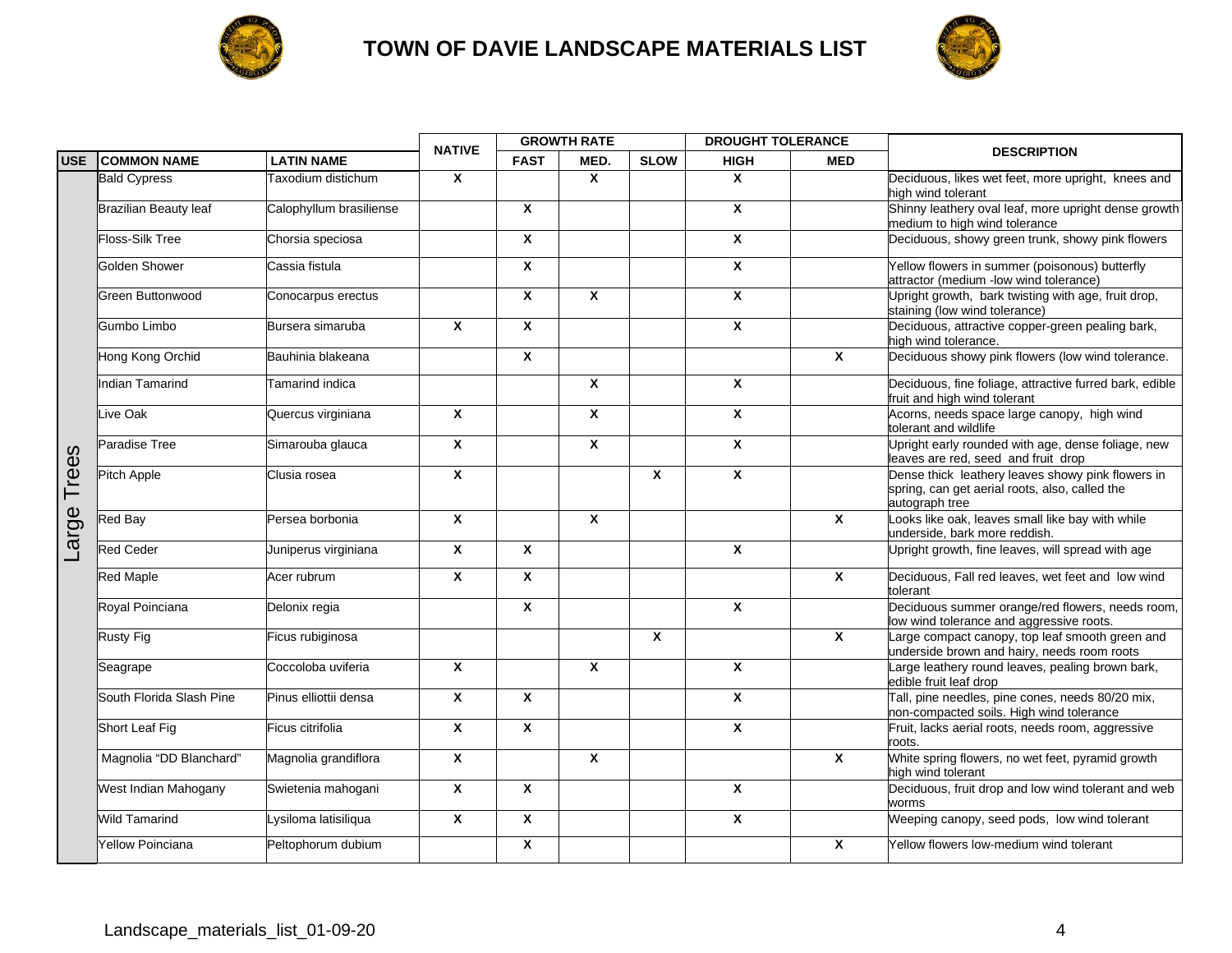



|            |                          | <b>NATIVE</b>              | <b>GROWTH RATE</b> |              |      | <b>DROUGHT TOLERANCE</b> |              |                           |                                                                                                                    |
|------------|--------------------------|----------------------------|--------------------|--------------|------|--------------------------|--------------|---------------------------|--------------------------------------------------------------------------------------------------------------------|
| <b>USE</b> | <b>COMMON NAME</b>       | <b>LATIN NAME</b>          |                    | <b>FAST</b>  | MED. | <b>SLOW</b>              | <b>HIGH</b>  | <b>MED</b>                | <b>DESCRIPTION</b>                                                                                                 |
|            | Alexander/Solitaire Palm | Ptychosperma elegans       |                    |              | X    |                          |              | $\mathbf{x}$              | Small slender grey trunk, pinnately, red fruit                                                                     |
|            | Alexandra/King Palm      | Archontophoenix alexandrae |                    |              | X    |                          |              | $\boldsymbol{\mathsf{x}}$ | Medium light, grey trunk, pinnately, red fruit                                                                     |
|            | African Oil Palm         | Elaeis guineensis          |                    |              | X    |                          |              | $\mathbf{x}$              | Large, heavy trunk, pinnately, needs room.                                                                         |
|            | <b>Baily Palm</b>        | Copernicia baiilyana       |                    |              |      | X                        | $\mathbf{x}$ |                           | Very large, smooth grey massive trunk, fan                                                                         |
|            | <b>Bismark Palm</b>      | Bismarckia nobilis         |                    |              |      | X                        | X            |                           | Very large fan palm, silver blue leaves, needs<br>room.                                                            |
|            | <b>Blue Latan Palm</b>   | Latania loddigesii         |                    |              |      | X                        | X            |                           | Medium fan, greyish brown trunk, blue -<br>green foliage.                                                          |
|            | <b>Bottle Palm</b>       | Hyophorbe lagenicaulis     |                    |              |      | X                        |              | $\mathbf{x}$              | Small pinnately with swollen base, (Under<br>utility lines)                                                        |
|            | <b>Buccaneer Palm</b>    | Pseudophoenix sargentii    | X                  |              |      | X                        | X            |                           | Small, pinnately, (Under utility lines)                                                                            |
|            | Canary Island Date Palm  | Phoenix canariensis        |                    |              |      | X                        | X            |                           | Large stately formal pinnately, yellow orange<br>fruit                                                             |
| Palms      | Carpentaria Palm         | Carpentaria acuminata      |                    | $\mathbf{x}$ |      |                          |              | $\mathbf{x}$              | Slender tall smooth grey bark, pinnately, red<br>fruit                                                             |
|            | Chinese Fan Palm         | Livistona chinensis        |                    |              |      | X                        | X            |                           | Medium fan, light brown trunk with toothed<br>petioles.                                                            |
|            | Christmas/ Adonidia Palm | Veitchia merrillii         |                    |              | X    |                          |              | $\mathsf{x}$              | Slender pinnately, grey bark, red fruit, (Under<br>utility lines) LY problems                                      |
|            | Coconut Palm             | Cocos nucifera             |                    |              | X    |                          |              | $\mathbf{x}$              | Large pinnately, sometimes curved trunks,<br>coconut edible but fall s, use LY resistant<br>cultivars. Needs room. |
|            | Everglades/Paurotis Palm | Aoelorrhaphe wrightii      | Χ                  |              |      | X                        |              | $\mathsf{x}$              | Medium slender clustering, palmate with<br>teeth on petioles                                                       |
|            | Florida Thatch Palm      | Thrinax radiata            | X                  |              |      | X                        | X            |                           | Small slender trunk, palmate (under utility<br>lines)                                                              |
|            | <b>Foxtail Palm</b>      | Wodyetia bifurcata         |                    | X            |      |                          |              | $\mathbf{x}$              | Medium pinnately, grey trunk, arching frond<br>with fishtail leaflets, (High fertilizer feeder)                    |
|            | Pindo/Jelly Palm         | Butia capitata             |                    |              |      | Χ                        | X            |                           | Small, pinnately, blue-green foliage, (under<br>utility lines)                                                     |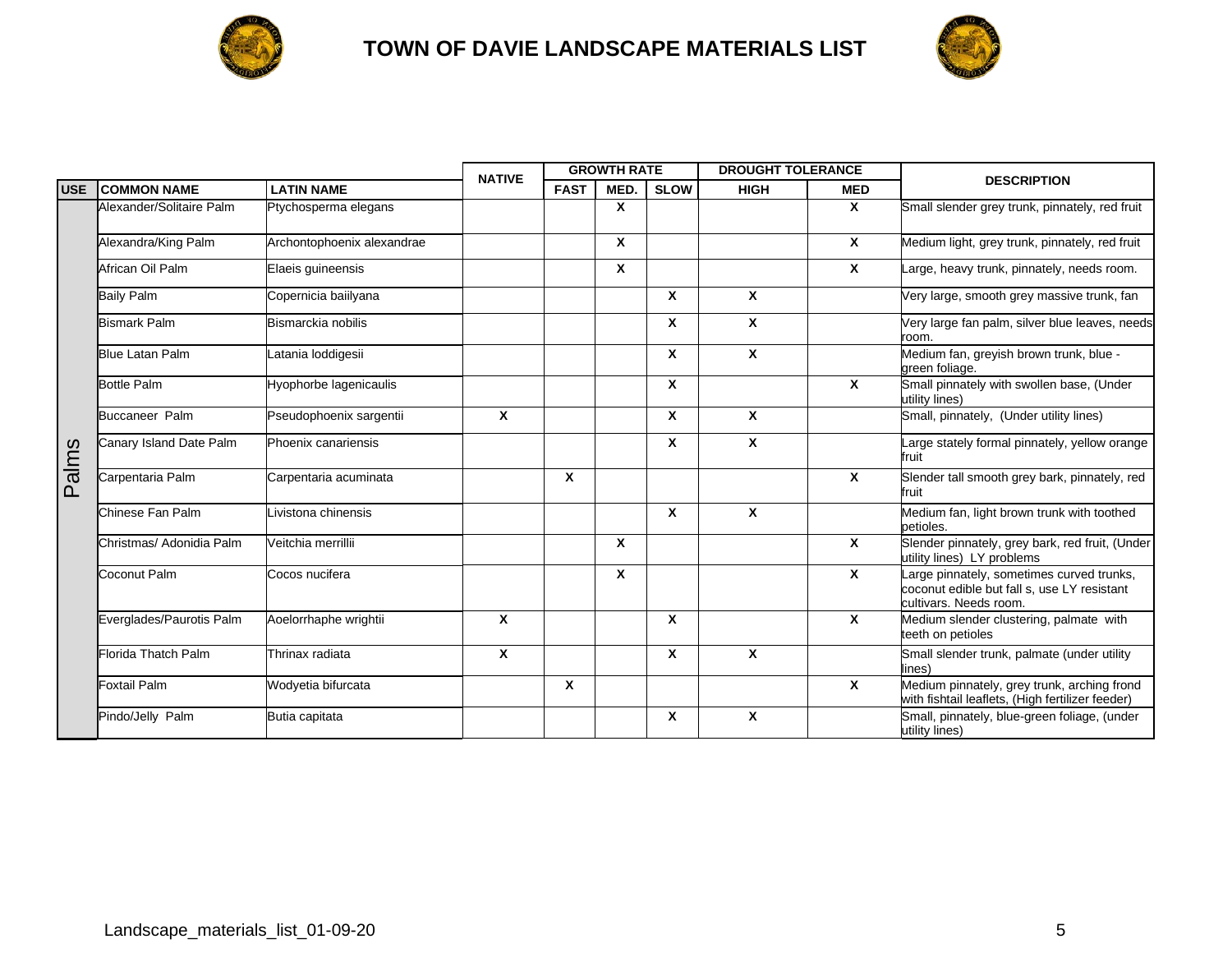



|             | Hurricane/Princess Palm   | Dictyosperma album       |   |              | $\mathbf{x}$ |   |   | X | Medium pinnately, slender trunk, green with<br>brown scales on underside of foliage (high<br>wind tolerant) |
|-------------|---------------------------|--------------------------|---|--------------|--------------|---|---|---|-------------------------------------------------------------------------------------------------------------|
|             | Joannis Palm              | Veitchia Joannis         |   |              | X            |   |   | X | Tall slender grey brown trunk, pinnately, red<br>fruit                                                      |
|             | Key Thatch Palm           | Leuothrinax morrisii     | X |              |              | X | X |   | Small, slender gray trunk, palmate shiny<br>green above and silver below (under utility<br>lines)           |
|             | Majesty Palm              | Ravenea rivularis        |   | $\mathbf{x}$ |              |   |   | X | Small pinnately, grey swollen at base trunk<br>Under utility lines)                                         |
|             | Miraguama Palm            | Coccothrinax miraguama   |   |              | X            |   | X |   | Small smooth grey trunk, palmate, green<br>above-silver below foliage                                       |
|             | Montgomery palm           | Veitchia Montgomeryana   |   | $\mathbf x$  |              |   |   | X | Medium pinnately, slender gray-green trunk,<br>red fruit (LY)                                               |
| (continued) | Mediool Date Palm         | Phoenix Dactylifera      |   |              |              | X | X |   | arge, stately, formal pinnately palm, orange<br>to reddish fruit, grey-green foliage                        |
|             | Red Latan Palm            | atania lotaroides        |   |              |              | X | X |   | Medium fan, greyish brown trunk, grey green<br>foliage with red margins and veins.                          |
| Palms       | Royal Palm                | Roystonea elata/regia    | X |              | $\mathbf{x}$ |   |   | X | Very large-thick grey trunk, stately formal,<br>drops large fronds and seed pods.                           |
|             | Sabal/ Cabbage Palm       | Sabal palmetto           | X |              |              | X | X |   | Tall palmate, State tree, high wind tolerant,<br>some with and without brown color trunk                    |
|             | Senega/Reclinta Date Palm | Phoenix reclinata        |   |              | X            |   | X |   | arge, clustering, slender trunk pinnately,<br>spines                                                        |
|             | Silver Thatch Palm        | Coccothrinax argentata   | X |              |              | X |   | X | Small slender, smooth grey trunk palmate<br>green above silver below foliage. (under utility<br>liners)     |
|             | Spindle Palm              | Hyophorbe verschaffeltii |   |              |              | X |   | X | Small pinnalely, stout, grey swollen at middle<br>trunk blue gray foliage (Under utility lines)             |
|             | Sylvester/Wild Date Palm  | Phoenix sylvestris       |   |              |              | X | X |   | arge, stately, formal pinnately palm, orange<br>to reddish fruit, blue-green foliage                        |
|             | Teddy Bear Palm           | Dypsis lastelliana       |   |              | X            |   | X |   | Medium, pinnately, brown trunk, crown shaft<br>of leaf bases covered with rust-red hairs                    |
|             | <b>Washington Palm</b>    | Washingtonia robusta     |   | $\mathbf{x}$ |              |   | X |   | Very tall spiny fan, low wind tolerance, retains<br>old leaves like a petticoat                             |
|             | <b>Windmill Palm</b>      | Trachycarpus fortunei    |   |              |              | X | X |   | Small slender trunk covered with dark brown<br>fibers, palmate, petioles are slighting spiny                |
|             | Winin Palm                | Veitchia Winin           |   | $\mathbf x$  |              |   | X |   | Tall slender pinnately, grey brown trunk, red<br>fruit                                                      |